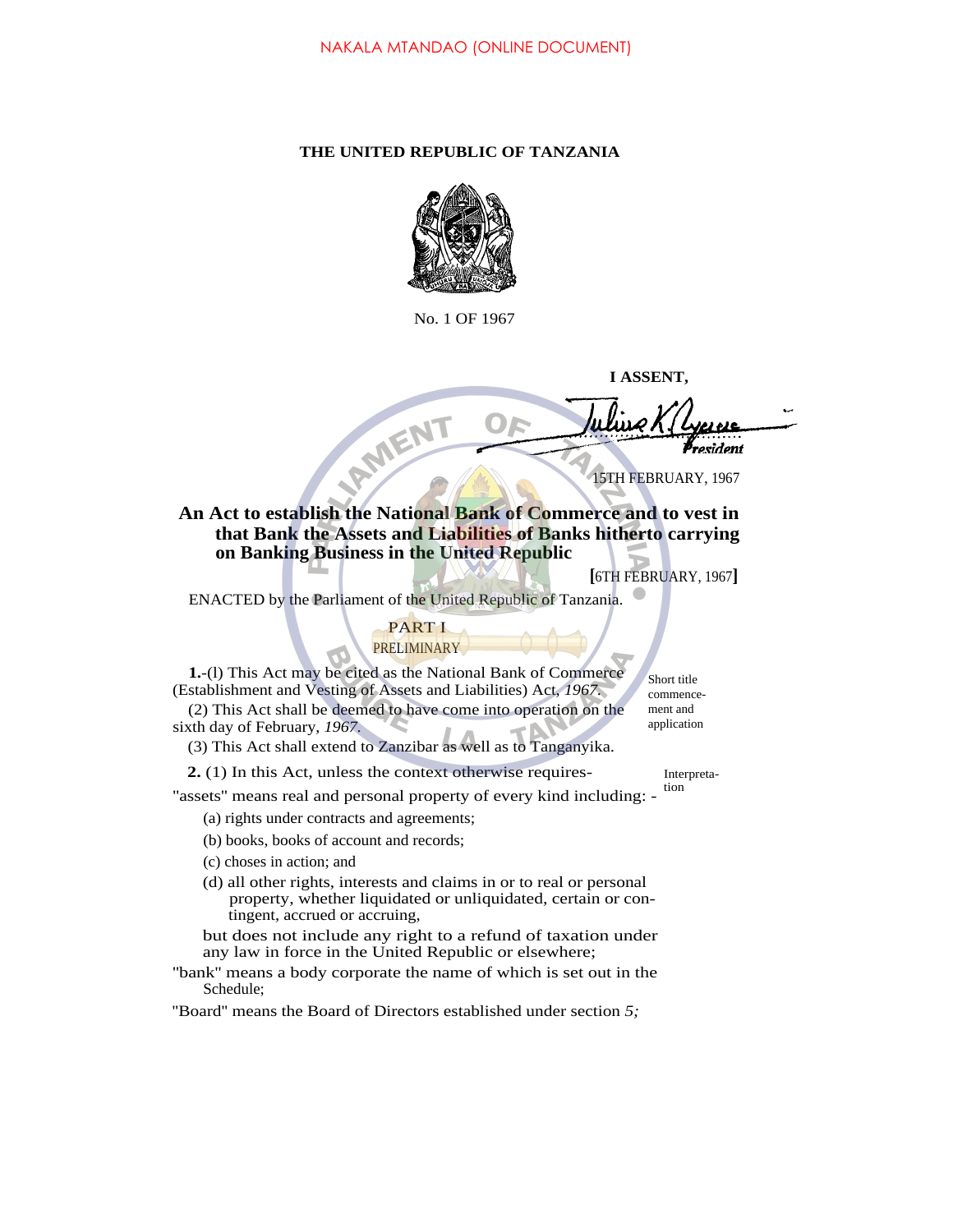D

- ''effective date'' means the time at which the banks closed for business on the 6th February, 1967;
- ''liabilities'' includes obligations under contracts or agreements but does not include
	- (a) any liability of a bank to a director or member of that bank in his capacity as such a director or member;
	- (b) any liability in respect of taxation under any law in force in the United Republic or elsewhere;
- ''Minister'' means the Minister for the time being responsible for finance;
- ''National Bank of Commerce'' means the body corporate established by section 3;
- ''Tanzanian assets'' means assets, situated or deemed by law to be situated, in the United Republic;
- ''Tanzanian liabilities'' means liabilities situated, or deemed by law to be situated, in the United Republic.

(2) For the purposes of this Act, a chose in action, wherever situate, relating to the banking business of a bank in the United Republic shall be deemed to be situate in the United Republic.

### **PART II**

### THE NATIONAL BANK OF COMMERCE

Establish- 3. There is hereby established a corporation to be known as ''the National Bank of Commerce" which shall-

Bank of (a) have perpetual succession and a common seal;<br>Commerce

- (b) in its corporate name be capable of suing and being sued;
- (c) subject to this Act, be capable of purchasing and otherwise acquiring, and of alienating, any movable or immovable property.
- 4. (1) As from the effective date it shall be the duty of the National Bank of Commerce (in this Act referred to as ''the National Bank'')-
- (a) to provide in accordance with the conditions appropriate in the normal and proper conduct of banking business, adequate and proper banking services and facilities throughout the United Republic;
- (b) to conduct its business without discrimination except on such grounds as are appropriate in the normal and proper conduct of banking business;
- (c) not to divulge any information relating to, or to the affairs of, a customer of the National Bank, except in circumstances in which it is, in accordance with any written law or the practices and usages customary among bankers, necessary or proper for the National Bank to divulge that information.

(2) Without prejudice to the generality of paragraph (a) of subsection (1), the National Bank may, within the United Republic and elsewhere-

.

National<br>Bank of

Objects of the National Bank of Commerce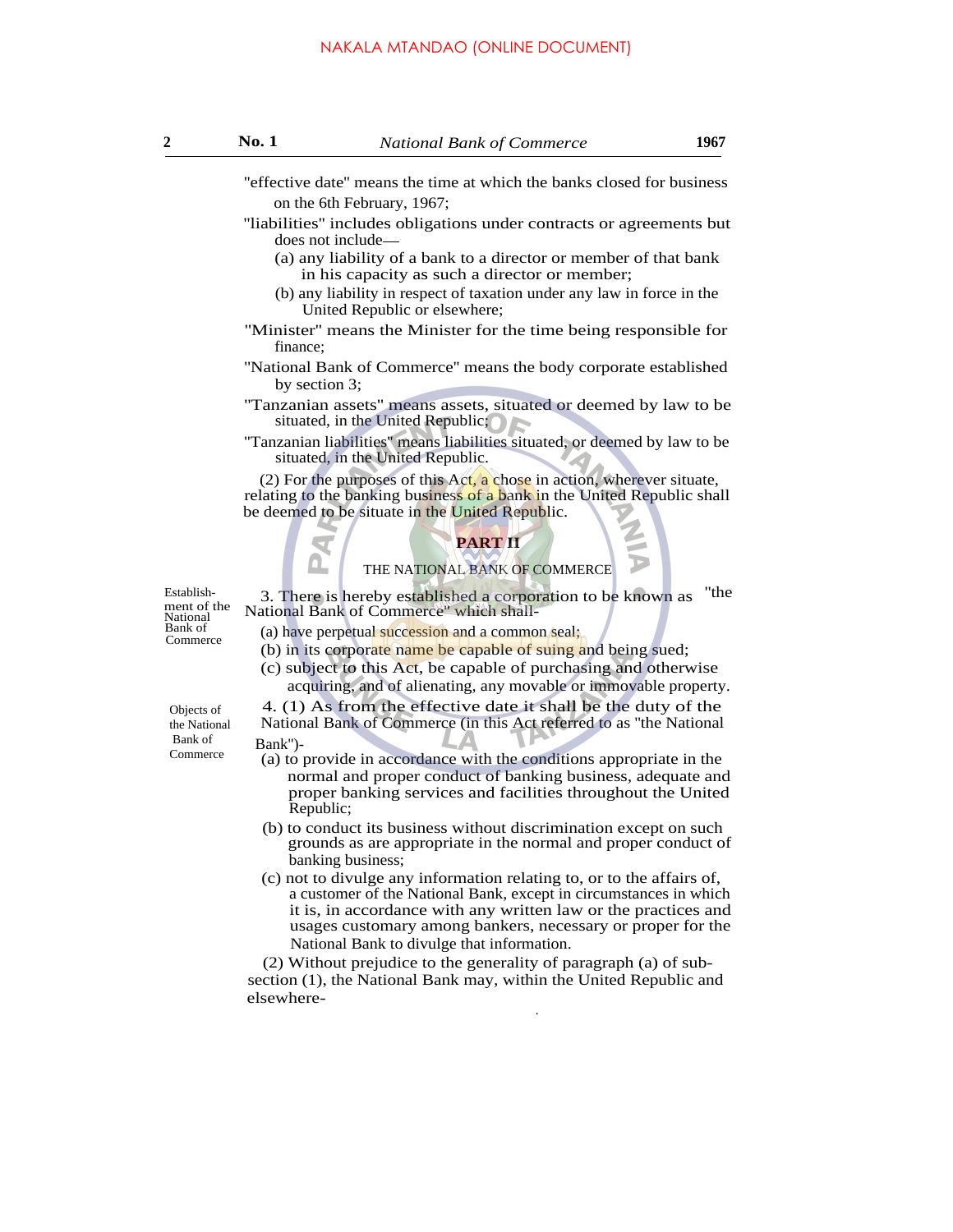- (a) carry on the business of banking in all its branches and departments, including borrowing, raising or taking up money; lending or dealing in bills of exchange, promissory notes, coupons, drafts, bills of lading, warrants, debentures, certificates, scrip and other instruments and securities, whether transferable or negotiable, or not; granting and issuing letters of credit and circular notes; buying, selling and dealing in bullion and species; acquiring, holding and issuing on commission, underwriting and dealing with stocks, funds, shares, debentures, debenture stock, bonds, obligations, securities and investments of all kinds, the negotiating of loans and advances; receiving money and valuables on deposit, or for safe custody, or otherwise; collecting and transmitting money and securities; managing property, and transacting all kinds of agency business commonly transacted by bankers;
- (b) undertake and execute any trusts the undertaking whereof may seem desirable, and also to undertake the office of executor, administrator, receiver, treasurer, registrar or auditor, and to keep for any company, Government authority, or body, any register relating to any stocks, funds, shares or securities, or to undertake any duties in relation to the registration of transfers and the issue of certificates;
- (c) take or concur in taking all such steps and proceedings as may seem best calculated to uphold and support the credit of the National Bank, and to obtain and justify public confidence, and to avert or minimize financial disturbances which might affect the National Bank.

**5.**-(1) There shall be a Board of Directors for the National Bank, which shall, subject to this Act, be responsible for the policy, control and management of the National Bank.

- (2) The Board of Directors shall consist of:
- (a) a chairman who shall be appointed by the President;
- (b) the General Manager of the National Bank;
- (c) such other members being not less than five nor more than nine as the Minister may appoint.

(3) The Chairman and the other members of the Board shall be appointed from amongst persons who have had experience of, and shown capacity in industrial, commercial or financial matters, administration or the organization of workers.

(4) The General Manager of the National Bank shall be appointed by the Board acting with the approval of the Minister-

Provided that the first General Manager shall be appointed by the Minister.

(5) The Board may, with the approval of the Minister, appoint a Deputy General Manager.

Management of the National Bank

**-**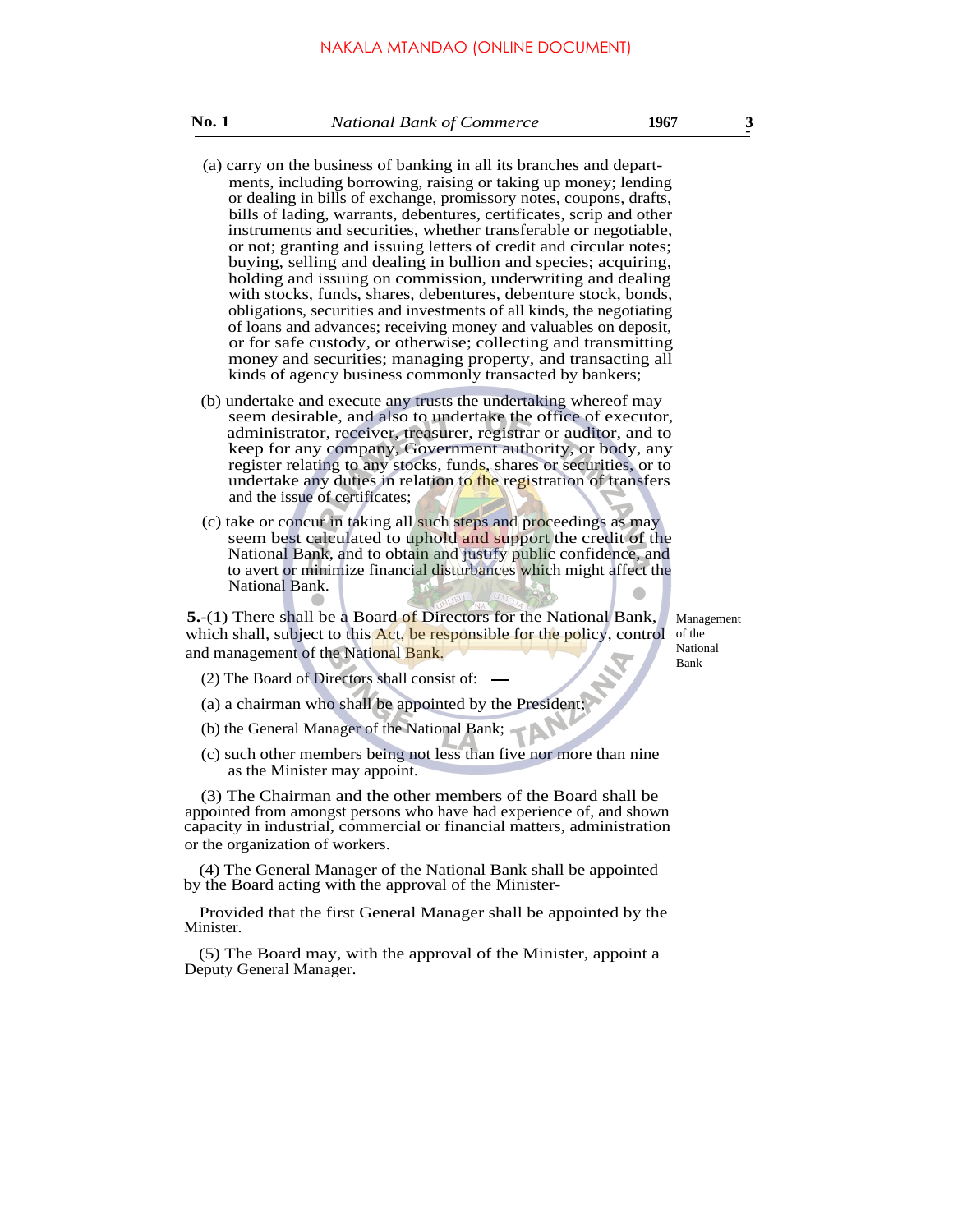- (6) The Minister may make regulations with respect to-
- (a) the appointment of, and the tenure and vacation of office by, the members of the Board;
- (b) the quorum, proceedings and meetings of the Board and determination of the Board;
- (c) the execution of instruments and the mode of entering into contracts by or on behalf of the National Bank, and the proof of documents purporting to be executed, issued or signed by the National Bank, or a Director, officer, or servant of the National Bank.

(7) Subject to the provisions of any regulations made under subsection (6), the Board shall have power to regulate their own procedure.

**6.**-(1) The Minister may, after consultation with the Governor of the Bank of Tanzania, give to the Board directions of a general character as to the exercise and performance by the Board of their functions in relation to matters appearing to the Minister to affect the national interest and the Board shall give effect to any such directions.

(2) The Board shall afford to the Minister facilities for obtaining information with respect to the property and activities of the National Bank and shall furnish him with returns, accounts and other information with respect thereto and afford to him facilities for the verification of information furnished, in such manner and at such times as the Minister may require.

**7.**-(1) The Board shall ensure that proper accounts and other records in relation thereto are kept by the National Bank and shall prepare in respect of each financial year of the Bank a statement of accounts in such form as the Minister may direct, being a form which shall conform with the best commercial standards.

(2) The accounts of the National Bank shall be audited by auditors of high repute who shall be appointed by the Minister.

(3) As soon as the accounts of the National Bank have been audited, the Board shall send a copy of the statement of accounts to the Minister together with a copy of any report made by the auditors.

(4) The Minister shall lay a copy of every such statement of account and auditors' report before the National Assembly.

### **PART III**

#### NATIONALIZATION OF BANKS IN TANZANIA

**8.**-(l) The National Bank shall take over the banking business of the banks in the United Republic and shall be deemed to have taken over such business as from the effective date.

 $(2)$  All the assets of the banks, which are Tanzanian assets, subsisting upon the effective date, shall by virtue of this section and without further assurance be vested in the National Bank and shall be deemed to have so vested upon the effective date.

Accounts and audit

Powers of Minister in relation to the Board

Nationalization of banking business in<br>Tanzania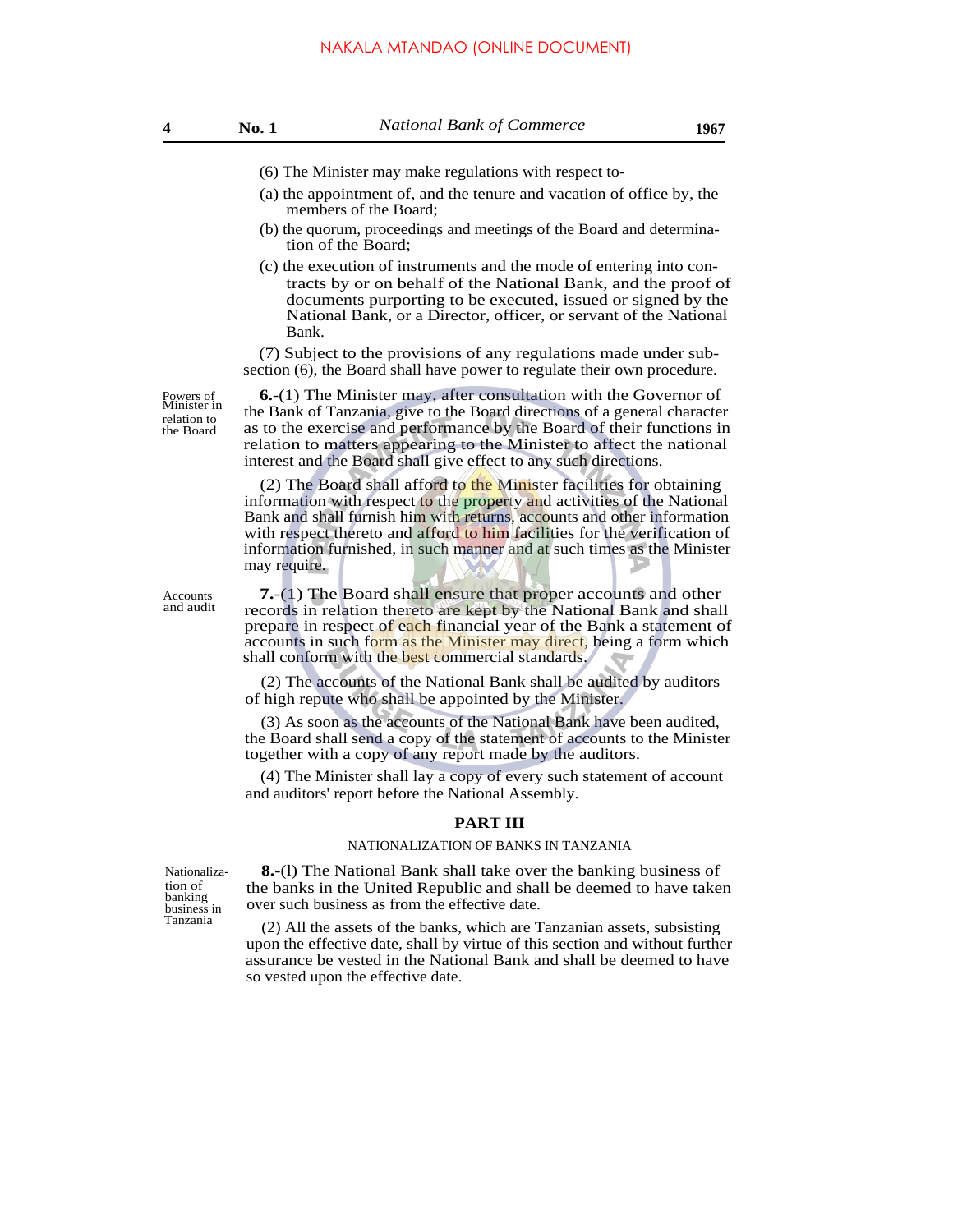(3) All the liabilities of the banks, which are Tanzanian liabilities, subsisting at the effective date, shall by virtue of this section and without further assurance be vested in the National Bank and shall be deemed to have so vested upon the effective date and the banks shall be discharged from their obligations in respect of those liabilities.

(4) The Minister may by Regulations make such provisions supplementary to or consequential on the provisions of this section as appear to him to be necessary or expedient.

(5) Notwithstanding the other provisions of this section, the Minister may by Order exclude from the operation of the preceding subsections any asset, in whole or in part, of any bank and where an order under this subsection is made, any property and rights which would otherwise have been vested in the National Bank shall be deemed never to have been so vested.

**9.** (1) The instruments to which this section applies are instruments (including contracts, guarantees, agreements, bonds, authorities, mortgages, charges, bills of exchange, promissory notes, bank drafts, bank cheques, letters of credit and securities)-

(a) to which a bank is a party;

**No. I**

- (b) under which any money is or may become payable or any other property is to be, or may become liable to be transferred, conveyed or assigned to that bank; or
- (c) under which any money is, or may become, payable as any other property is to be, or may become liable to be transferred, conveyed or assigned, by that bank,

which are subsisting at the effective date and which relate to the business which has been taken over by virtue of this Act, but not including any contract or agreement between a bank and a director of or a person employed by the bank other than as a local employee (as defined in Part IV) in his capacity as such a director or person.

(2) An instrument to which this section applies shall, by virtue of this section, continue in full force and effect and the National Bank shall by this section

- (a) be substituted for the bank as a party thereto;
- (b) be entitled to receive, and enforce payment of, any money payable thereunder;
- (c) be entitled to obtain a transfer, conveyance or assignment of, and enforce possession of any property which is to be transferred, conveyed or assigned thereunder;
- (d) be liable to make payment of any money payable thereunder; or
- (e) be liable to transfer, convey or assign any property which is to be transferred, conveyed or assigned thereunder,

as the case requires.

Operation of contracts etc.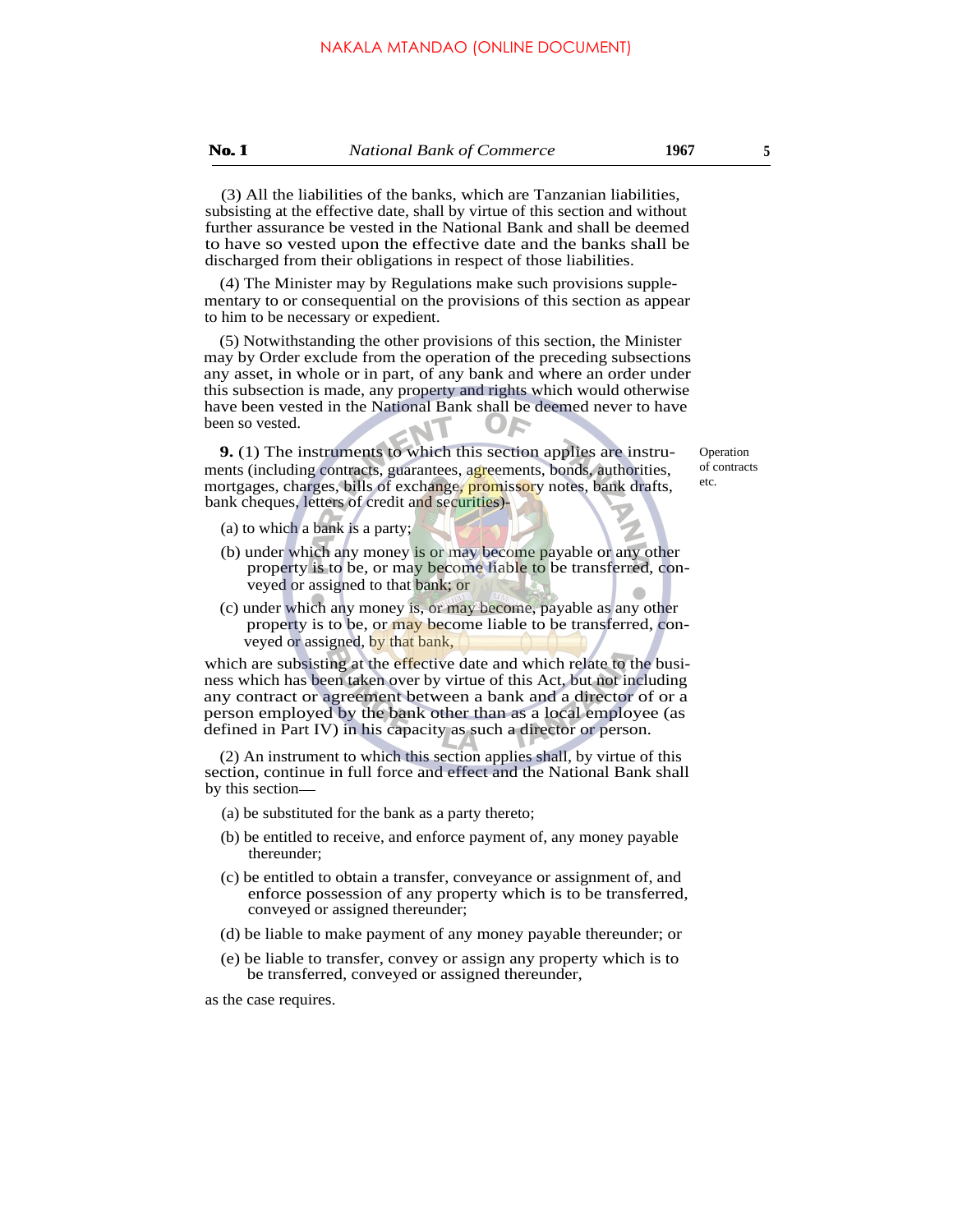sation to be paid

Compen- **10.**-(1) The United Republic shall pay full and fair compensation in respect of the net value of the assets taken over under section 8 after taking into account the liabilities also taken over under that section.

> (2) When the amount of compensation payable to any person entitled thereto by virtue of subsection (1) has been determined, the Minister shall issue to that person a certificate setting out such amount and that amount shall constitute a charge on and be paid out of the Consolidated Fund:

> Provided that the said amount of compensation shall be payable in such manner and in such installments as the Minister, after consultation with the person entitled, shall determine.

### **PART IV**

#### EXISTING STAFF OF THE BANKS

Interpreta- **11.** (1) In this Part, unless the context otherwise requires-

"employee of the banks" includes every officer or servant of a bank employed in connection with the banking business of that bank in the United Republic on the effective date and who is resident in, or is ordinarily resident in, the United Republic on that date;

''local employee'' means an employee of a bank who is a citizen of the United Republic or whose terms and conditions of service require the person concerned to serve within East Africa only;

''other employee'' means an employee of a bank who is not a citizen of the United Republic and whose terms and conditions of service require the person concerned to serve the bank within East Africa or elsewhere.

(2) Notwithstanding the definitions contained in subsection (1), a person who is an employee of a bank in consequence of an agreement or arrangement with a foreign government for technical aid or is seconded or otherwise made available temporarily by a bank not listed in the Schedule shall be deemed to be an ''other employee'' and not a ''local employee''

**12.**-(1) Each person employed by a bank as a local employee immediately preceding the effective date shall be employed, and as from the effective date shall be deemed to have been employed, by the National Bank.

(2) After a person becomes employed by the National Bank by virtue of subsection (1), the terms and conditions of service applicable thereafter to him shall be not less favourable than those which were applicable to him immediately before his transfer to the service of the National Bank and such a person shall be deemed to have been appointed to the service of the National Bank m such employment as the Board shall determine (being employment in a like office to that in which he was serving immediately prior to the effective date); and. for the purposes of determining any right to gratuity or other superannuation benefit, his service with the National Bank shall be regarded as continuous with his service immediately preceding the effective date.

tion of<br>Part IV

Local employees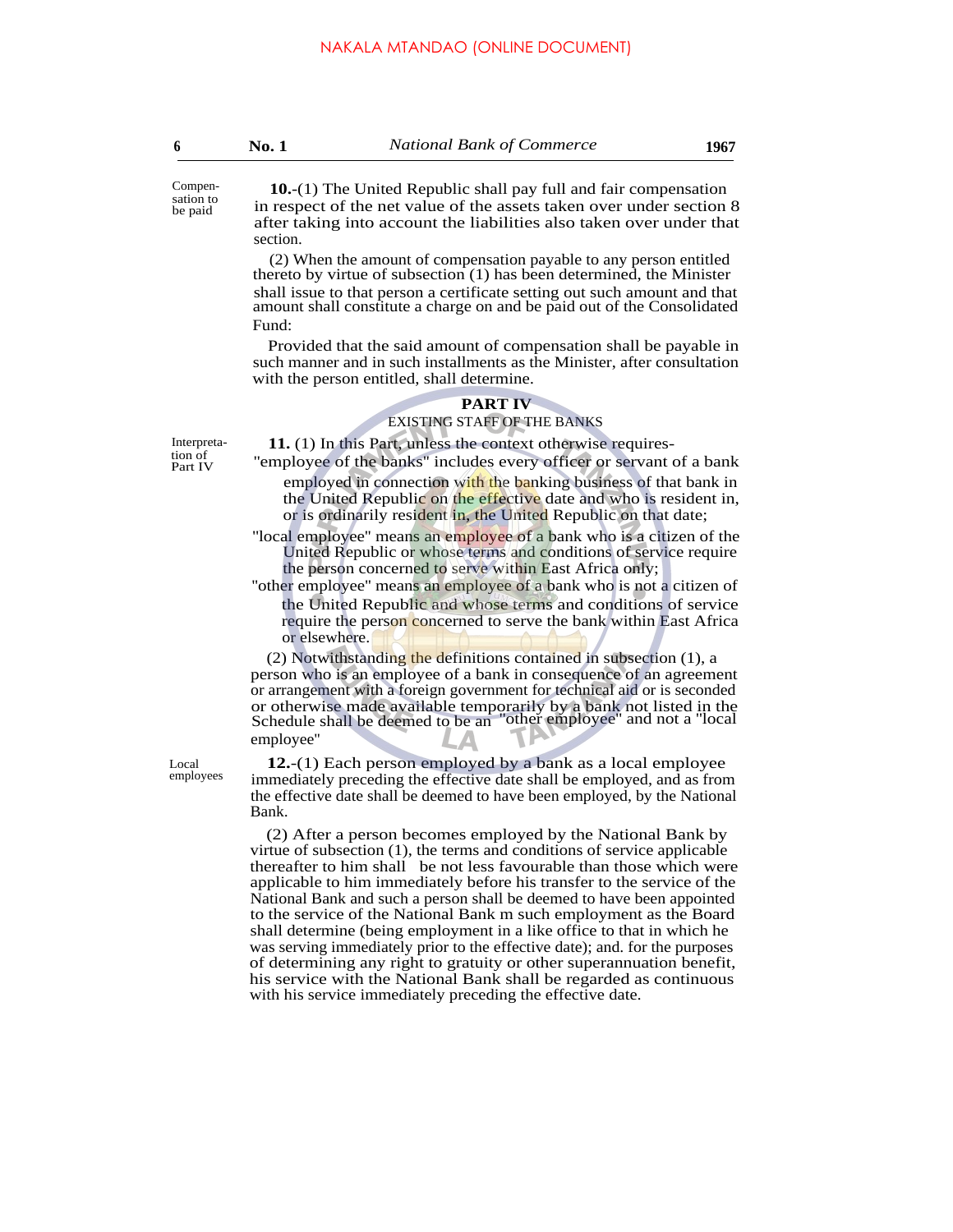## **No. 1** *National Bank of Commerce* **1967 7**

(3) After a person becomes employed by the National Bank by virtue of subsection (1), his employment immediately prior to the effective date and his employment by the National Bank shall be deemed to be continuous employment by one employer within the meaning of section 8A of the Severance Allowance Act, 1962, and that Act shall apply to the parties in the same manner as it applies to the cases set out in subsection (1) of the said section 8A.

13. If a bank notifies the National Bank that it is willing to second other employees to the service of the National Bank, the National Bank staff other may enter into arrangements with such bank and with the staff con-than local cerned whereby such employees are seconded to the service of the staff National Bank upon terms and conditions to be agreed but not in any case less favourable than those which were applicable to the employees concerned immediately before the effective date. Existing

#### **PART V OFFENCES**

**14.**-(1) Notwithstanding anything contained m any other written law, or in any licence or other instrument, a bank listed in the Schedule to this Act shall not carry on banking business in the United Republic on or after the effective date.

(2) Any bank which contravenes the provisions of subsection (1) shall commit an offence and on, conviction shall be liable to a fine not exceeding two hundred thousand shillings (Shs. 200,000).

**15.**-(1) A bank, and every director of and person employed by such bank in relation to its banking business in the United Republic immediately preceding the effective date, shall do or join in doing all acts or things which it is necessary or convenient to do for or in relation to the operation of any of the provisions of this Act, and, in particular, for or m relation to-

- (a) the taking over by the National Bank under this Act of the assets and business of that bank;
- (b) the assumption by the National Bank under this Act of the liabilities of that bank.

(2) Any bank or person who contravenes the provisions of subsection (1) shall be guilty of art offence and on conviction shall be liable to a fine not exceeding ten thousand shillings in respect of each day that the contravention continues.

# **PART VI**

#### GENERAL

16. The Banking Ordinance shall not apply in any respect to the Banking National Bank.

**Ordinance** (cap. 430)

**17.** The Minister may make Regulations prescribing all matters not to apply which are by this Act required or permitted to be prescribed, or for Regulations carrying out or giving effect to the purposes and provisions of this Act and in particular for prescribing penalties not exceeding twenty thousand shillings for offences against the Regulations.

Prohibition of Banking business of Banking

Staff to assist in respect of transfer of business